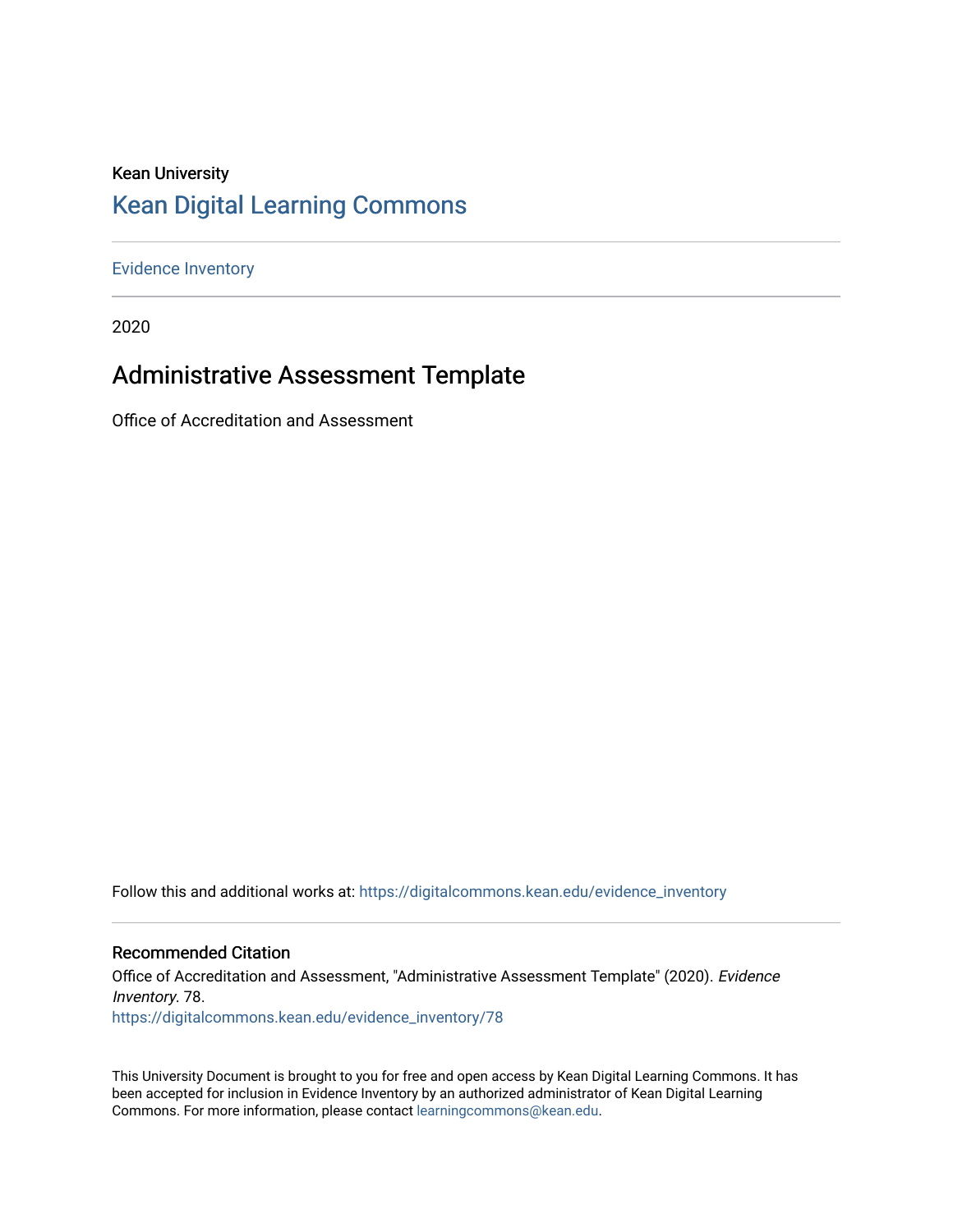### Administrative Assessment Template

#### Abstract

### Annual Assessment Plan Templates

Please complete PART I (Annual Assessment Plan) by October 31, 2020. Please complete PART II (Annual Assessment Report) by June 30, 2021 to [assessment@kean.edu.](mailto:assessment@kean.edu)

#### Keywords

Assessment, Administrative Assessment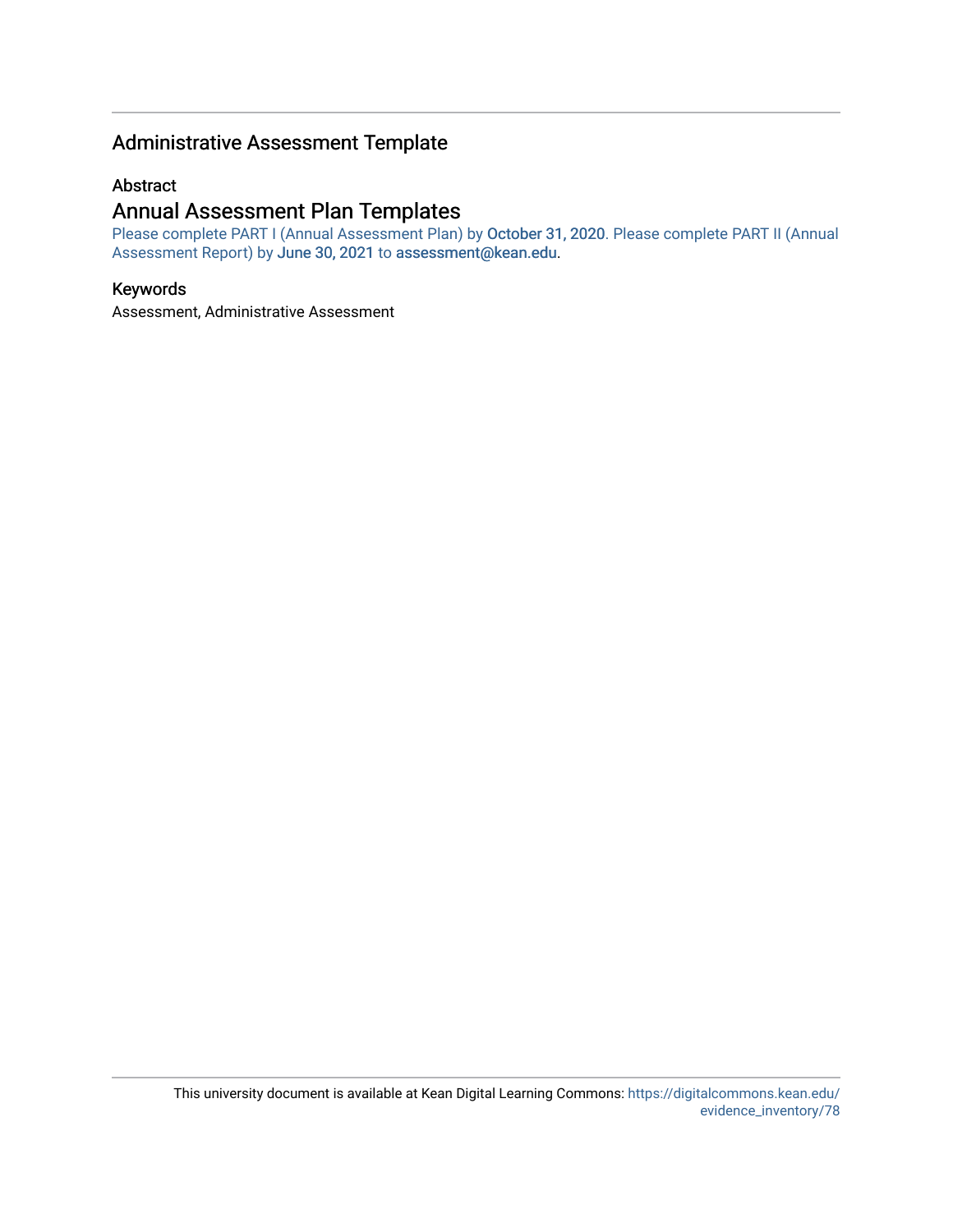

### **2020-2021 Annual Administrative Unit Assessment Report Template**

# **PART I – DUE October 31, 2020**

**Unit Name:** Click or tap here to enter text. **Division Name:** Click or tap here to enter text.

Mission Statement: Click or tap here to enter text.

Vision Statement: Click or tap here to enter text.

#### **Goals and Objectives**

- A) University Strategic Plan Goal: Which goal(s) of the current Kean University Strategic Plan align with the work of your unit? Include the first one here as stated in the University's Strategic Plan.
	- 1) Objective A.1 Which objective(s) under this Strategic Plan goal align with the work of your unit? Include the objective here as stated in the University's Strategic Plan. If there are no specific objectives that align with your unit's primary responsibilities, you may include your own unit level objectives as long as they contribute to institutional effectiveness and toward meeting the Strategic Plan goal above.
		- a) *Responsible individual(s):* Who in your unit will be responsible for overseeing the achievement of this objective and who will work on this person's team? Identify these individuals here.
		- b) *Measures:* How will you monitor your progress in meeting this goal and objective throughout the academic year? What qualitative or quantitative measures will you use to collect data within your unit that align with this particular goal and objective? Identify these measures here. If you need support from other units in collecting this data, please identify that here as well.
		- c) *Timeline with milestones:* Break down the larger goal and objective into smaller activities and tasks to be completed throughout the academic year. When do you plan to complete these smaller activities and tasks? Make a timeline and indicate milestones throughout the year to monitor the level of progress you anticipate to be completed by each milestone.
		- d) *Implementation plan for this objective:* How will your unit meet this goal and objective? Identify and describe all actions, programs, initiatives, interventions, and processes through which this goal and objective will be met by the end of the academic year. The number of items presented in the implementation plan will vary for each goal and objective stated.